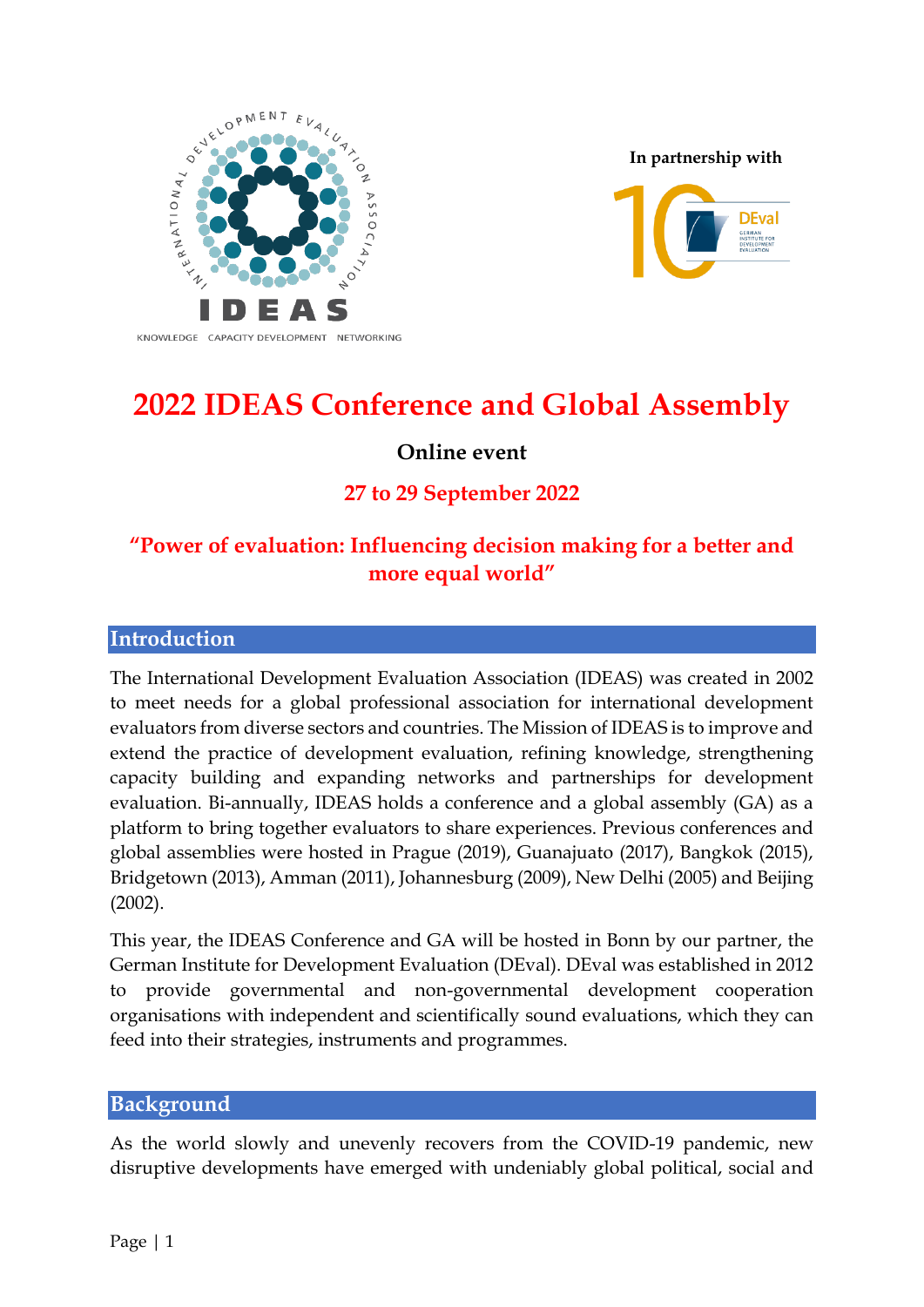economic consequences. The ongoing geo-political conflicts in different parts of the world have led to an unprecedented number of refugee populations. At the same time, existing challenges related to inequities in wealth, COVID related poverty, the climate crisis, exclusion of the vulnerable from access to resources and opportunities as well as the overall gender and equity divide have resulted in a complex scenario for relevant, innovative, and influential evaluation.

In this new world context, the evaluation field must respond with renovated vision to the unprecedented, multiple and inter-related complex situations. The question for evaluation and evaluators worldwide is, should evaluation continue to respond as business as usual or should it be time to seize these crises and take the opportunity to critique its craft and transform its practice. There is no doubt that even in these uncertain times, evaluation has the power to engage with stakeholders, question what is working and what is not in which circumstances, prioritize context, embrace complexity and reinforce human rights for an equal, fair and just world. To do so, the evaluation function has the responsibility, more urgent than ever before, to promote not just robust evidence gathering but also decision-making specifically anchored in the universal values of equity and social justice. Evaluators in turn must have competencies to be change agents, to address structural inequities, facilitate participatory processes that are inclusive, giving voice to those left behind and promote methods and tools that capture diverse perspectives and ways of knowing. As evaluators, we ask the difficult question, "Has and can evaluation have the power to contribute to, reverse or to mitigate the negative effects of such complex scenarios and environment?"

## **Aim and Objective**

This year's Conference and Global Assembly with the theme: *Power of evaluation: Influencing decision making for a better and more equal world* intends to bring together key actors including thought evaluation leaders, evaluation practitioners, government and parliament representatives, academia, evaluation commissioners, Voluntary Organizations for Professional Evaluation (VOPEs), international organizations, senior and young evaluators from the global world to discuss how evaluation can contribute to better and more just decision-making processes in an increasingly dynamic, complex and unequal world.

The Conference and Global Assembly will provide a platform to explore how evaluation can contribute to transformational change, one that recognizes the rights, aspirations of all people, ensures their voices are heard and questions the differential impact on those who are privileged and those who are not.

#### **Conference streams**

The conference will provide a forum for exploring the conference theme in plenary sessions with the participation of keynote speakers. A global and multi-actor dialogue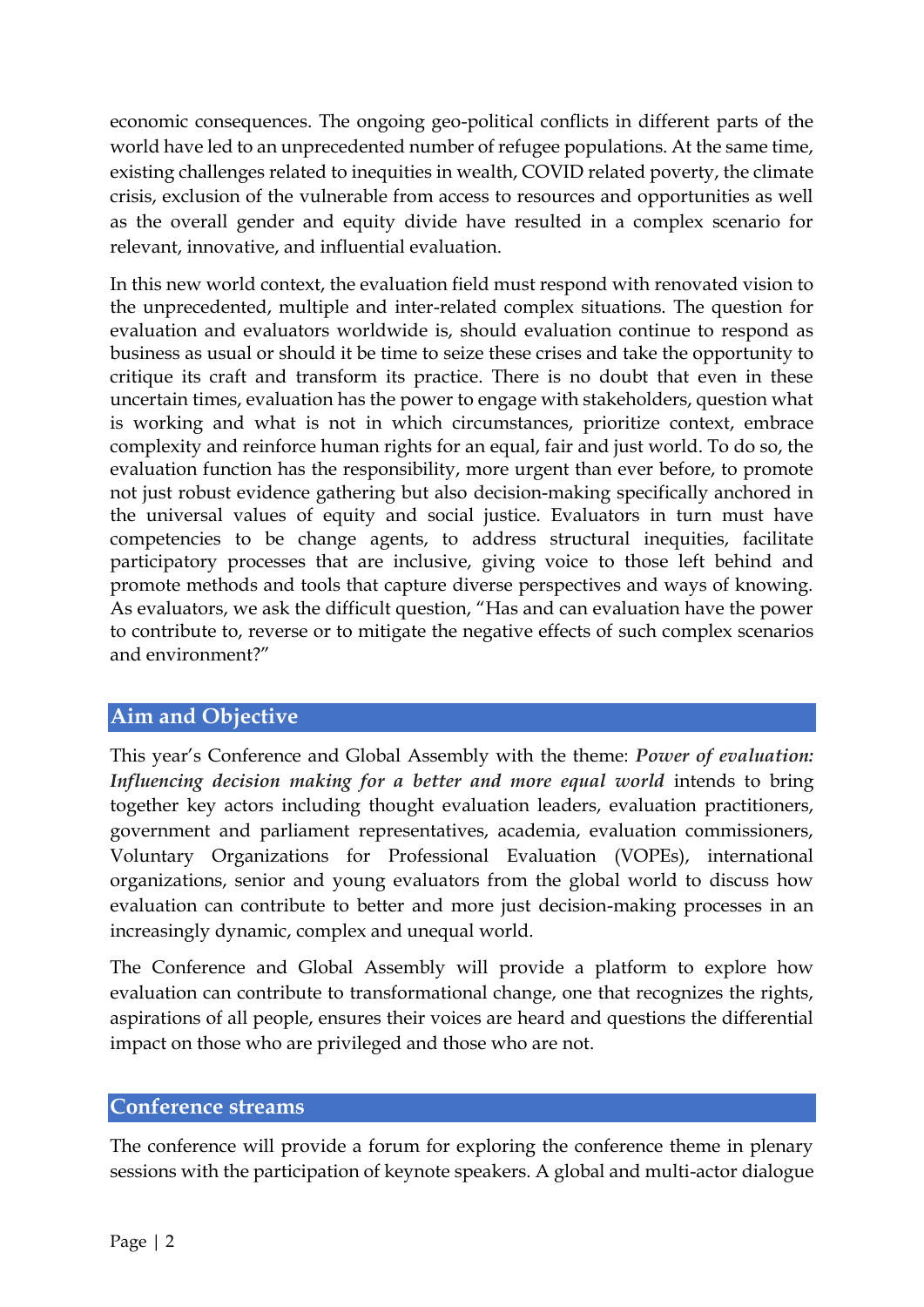is expected to take place through panels and round tables organized around five main streams:

**Power of evaluation for a better and more equal world**

•This stream aims to bring together thought evaluation leaders, decision and policymakers, and evaluators from different backgrounds and regions to initiate a global discussion on the future of evaluation. The dialogue will be guided by key questions related to: the power of evaluation to influence decision making for a better and more equal world; the potential contribution of evaluation to peace; the challenges and opportunities evaluation faces to remain relevant and useful; how evaluation itself be transformational?

**Partnerships for sustainable development**

•This stream will focus on the power of partnerships to advance evaluation for sustainable development in general, and transformational evaluation in particular, at the country, regional and global levels. Partnerships experiences and good practices to be showcased within this stream.

#### **The future of Evaluation: A perspective from Young and Emerging Evaluators**

•This stream will include challenges and opportunities for professionalizing evaluation in a highly turbulent world; positioning the profession in national, regional and global contexts; role of Young and Emerging Evaluators (YEE) in advancing and professionalizing evaluation; in promoting innovation and others.

**Evaluation within national ecosystems**

•This stream will include a dialogue based upon experiences from contexts where evaluation is situated within national frameworks and agendas; or backed by legislation or evaluation policies. Cases of national coordinated and coherent work of Governments, VOPEs, parliamentarians and other stakeholders to be included in this stream.

**Gender and equity responsive evaluation for better evidence and policies**

•This stream intends to promote a discussion on the importance of gender, intersectionality and equity responsive evaluation for Leaving No One Behind. Global, regional or national experiences on how credible evidence have contributed to advocate for more gender transformative and/or more equitable public policies will be welcomed in this stream.

#### **Our approach**

The Conference intends to provide a forum for an interactive and inclusive dialogue and exchange of experiences. Specifically, the conference will feature:

- i. Keynote speakers on topical issues
- ii. Round tables
- iii. Panel discussions centred on the conference theme and streams
- iv. Exhibitions of publications and evaluation innovations
- v. Evaluation for Transformational Change Award and recognition of outstanding evaluations